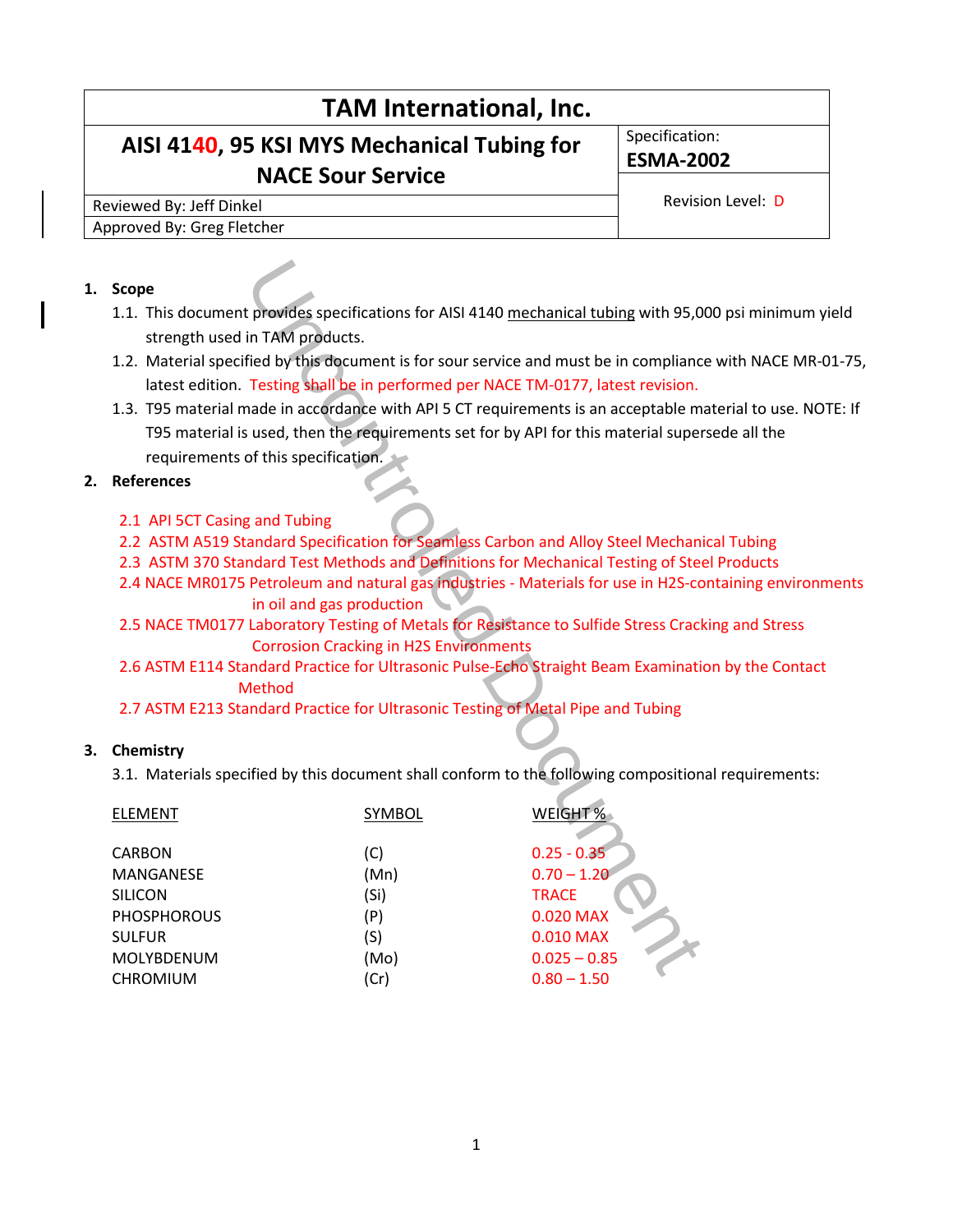## **4. Mechanical Properties**

4.1. The mechanical properties of this material shall conform to the following requirements:

| <b>Yield Strength</b>     | 95,000 psi - 110,000KSI Max |
|---------------------------|-----------------------------|
| <b>Tensile Strength</b>   | 105,000 psi min             |
| Hardness                  | 25Rc max                    |
| Elongation                | 15% min                     |
| Reduction of Area 40% min |                             |
|                           |                             |

- 4.2. Mechanical testing shall be performed in accordance with the latest revision of ASTM A370 on a prolongation which has undergone the same heat treatment and mechanical processing as the finished product. Testing shall be performed for each heat and lot of raw material. sting shall be performed in accordance with the latest revision of A<br>which has undergone the same heat treatment and mechanical pro<br>g shall be performed for each heat and lot of raw material.<br>Ing for sour service (SSCC) sh
- 4.3. Additional testing for sour service (SSCC) shall be performed per NACE TM-0177, Method A, with minimum 80% SMYS.
- 4.3.1.Tensile test specimens shall be machined from mid-wall locations or full thickness longitudinal strip.

### **5. Condition**

- 4.4. Material shall be in one of the following heat treat conditions:
	- 4.4.1.Normalized, austenitized, quenched, and tempered
	- 4.4.2.Austenitized, quenched, and tempered
- 4.5. Material shall be rough machined to size and/or descaled unless otherwise stated on purchase order.

## **5. Quality**

- 5.1. No repair welding is permitted.
- 5.2. Material identification number (heat, melt code, etc.) shall be permanently marked on each piece of material, preferable low stress stamps.
- 5.3. Volumatic examination shall be performed per API 5CT, Table E42 with acceptance from E43 for C95 Material using a 5% Notch reference.

### **6. Reports**

- 6.1. Material ordered to this specification shall be accompanied by a Material Test Report. Reports shall reference the final condition of the material and shall contain the following minimum information which will be subject to inspection upon receipt:
- 1. Statement of material condition.
- 2. Chemical Analysis
- 3. Mechanical Properties
- 4. Hardness
- 5. Material Identification Number
- 6. Heat Treatment times, temperatures and quench media.

### **7. Material Acceptance**

- 7.1. All requirements of this specification are subject to verification at the discretion of TAM International.
- 7.2. TAM Engineering Manager or designee is ultimately responsible for accepting or rejecting material that does not conform to any portion of this specification.